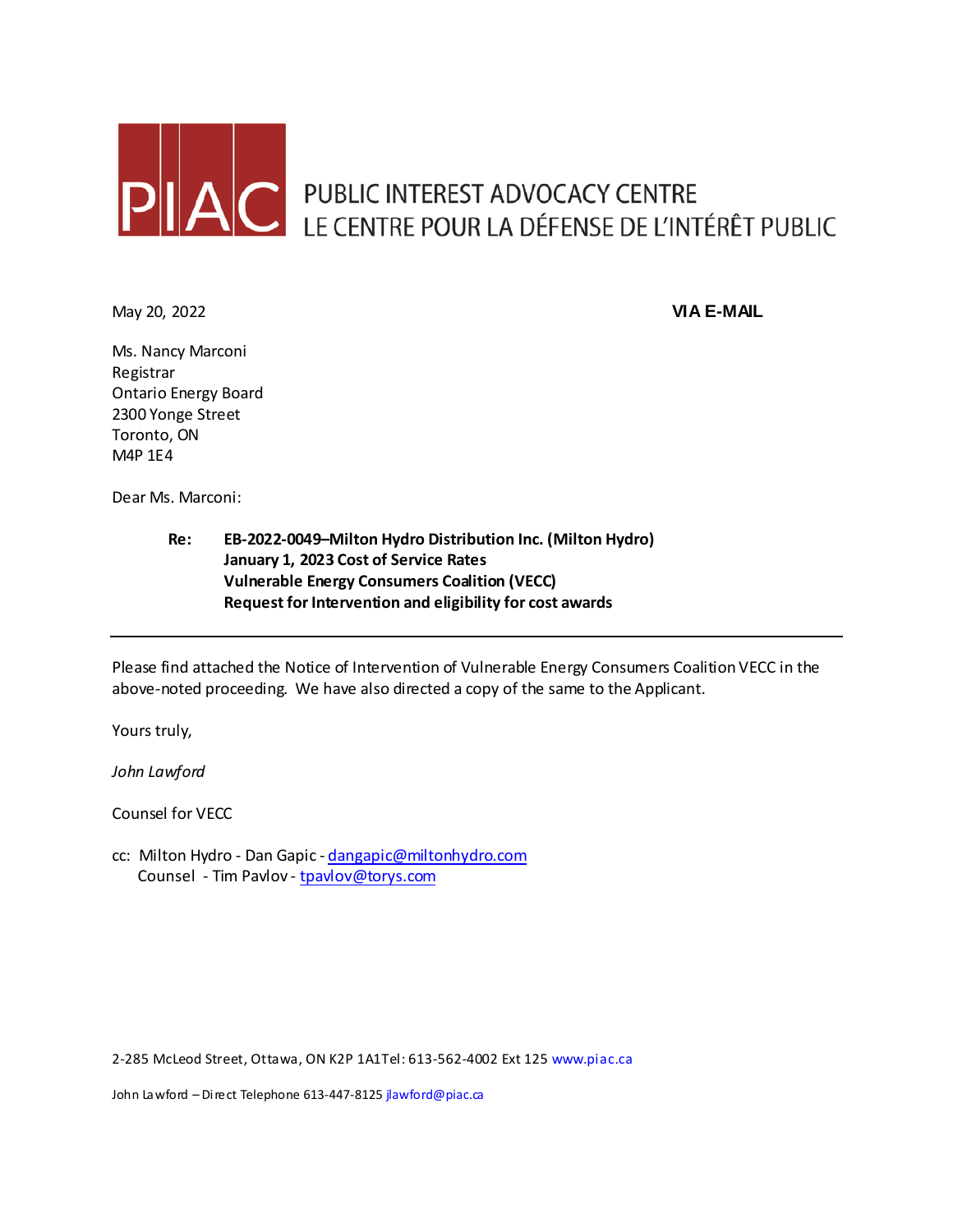#### **ONTARIO ENERGY BOARD**

# **MILTON HYDRO DISTRIBUTION INC. (MILTON HYDRO) JANUARY 1, 2023 RATE APPLICATION NOTICE OF INTERVENTION OF THE VULNERABLE ENERGY CONSUMERS COALITION**

To: Ms. Nancy Marconi, Registrar And to: Mr. Dan Gapic, Director, Regulatory Affairs.

#### **IDENTITY OF THE INTERVENOR AND ITS MEMBERSHIP**

- 1. The Vulnerable Energy Consumers Coalition (VECC) hereby expresses its intention to intervene and participate in the above-mentioned proceeding. VECC consists of the following organizations:
	- (a) The Federation of Metro Tenants Association (FMTA)
	- (b) The Ontario Coalition of Senior Citizens' Organizations (OCSCO)
- 2. The Federation of the Metro Tenants Association (the "FMTA") is a non-profit corporation composed of over ninety-two affiliated tenants' associations, individual tenants, housing organizations, and members of non-profit housing co-oops. In addition to encouraging the organization of tenants and the promotion of decent and affordable housing, the Federation provides general information, advice, and assistance to tenants. The address is:

500-27 Carlton Street Toronto, ON M5B 1L2

3. The Ontario Coalition of Senior Citizens' Organizations ("OCSCO") is a coalition of over 160 senior groups as well as individual members across Ontario. OCSCO represents the concerns of over 500,000 senior citizens through its group and individual members. OCSCO's mission is to improve the quality of life for Ontario's seniors. OCSCO's address is:

> 333 Wilson Avenue, Suite 406 Toronto, ON M3H 1T2

4. The coalition of the FMTA and OCSCO under the name VECC has the specific mandate of intervening in proceedings to advocate on behalf of the interests of Ontario's vulnerable consumers with respect to energy issues, primarily through intervention in regulatory proceedings at the Ontario Energy Board.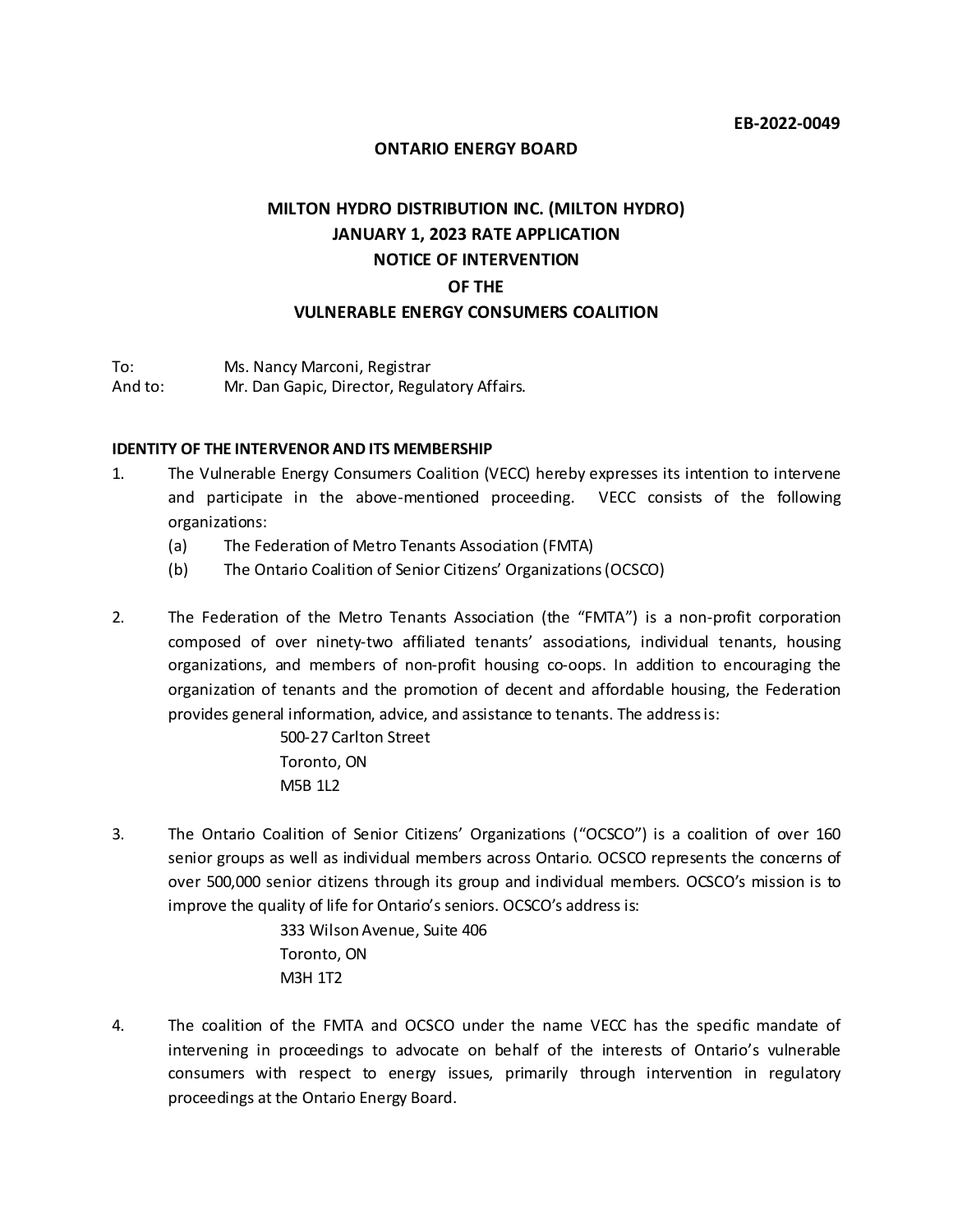- 5. Although the organization is not itself a member of VECC, the Public Interest Advocacy Centre (PIAC) in Ottawa assists in the representation of the interests of vulnerable consumers by ensuring the availability of competent representation and consultant support to the VECC participation.
- 6. VECC is a frequent intervenor in Board proceedings. Our annual information filing can be found on the Board's website a[t:https://www.oeb.ca/stakeholder-engagement/intervenor](https://www.oeb.ca/stakeholder-engagement/intervenor-information/annual-filings-frequent-intervenors)[information/annual-filings-frequent-intervenors](https://www.oeb.ca/stakeholder-engagement/intervenor-information/annual-filings-frequent-intervenors)

## **INDIVIDUALS AUTHORIZED TO REPRESENT VECC IN THIS PROCEEDING**

7. The nameand address of the agent authorized to receive documents on behalf of VECC is:

John Lawford Counsel, Regulatory and Public Policy 2-285 McLeod Street, Ottawa, Ontario K2P 1A1 613-562-4002 jlawford@piac.ca Ext. 125 PIAC Office: 613-562-4002 (Donna Brady) Ext. 121

8. VECC requests that all correspondence and documentation also be electronically copied to VECC's consultants:

> Mark Garner (project manager) 647 Broadway Ave. Toronto, Ontario M4G 2S8 647-408-4501 (office) and [markgarner@rogers.com](mailto:markgarner@rogers.com)

Bill Harper 107 Baker Ave Richmond Hill, Ontario L4C 1X5 [bharper.consultant@bell.net](mailto:bharper.consultant@bell.net)

9. To mitigate costs VECC requests only electronic copies of the materials. VECC may ask for paper copies of some or all of the materials if this becomes necessary. VECC requests electronic copies of the application and any additional supporting materials are sent to its representatives at their respective e-mail addresses.